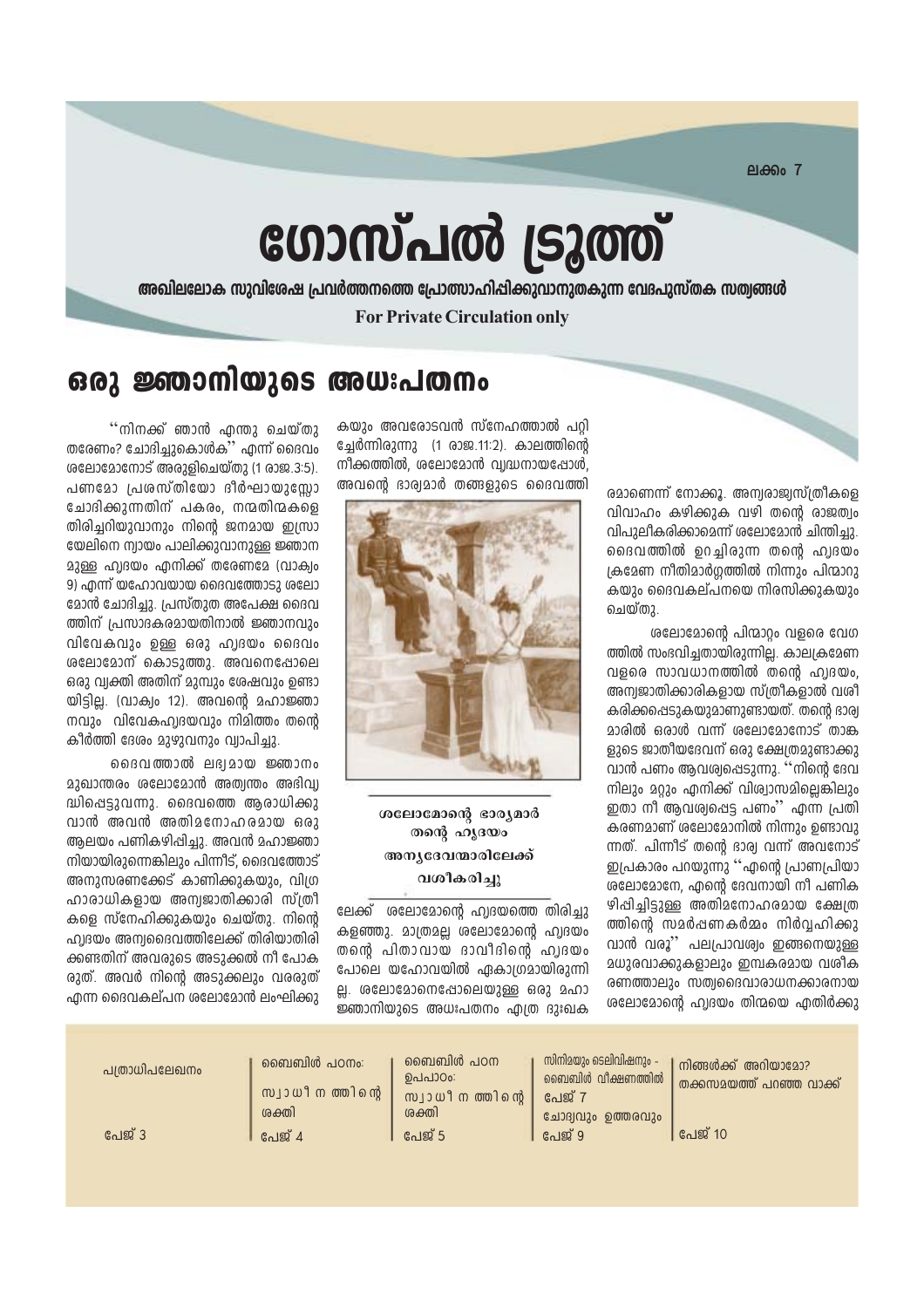### ൭൭ഩൄഩൄ഻഻഻഻഻഻഻഻഻഻഻

 $\sim$ ฏกอง  $\sim$ อา $\sim$ าลองกาง.

ദൈവവചനം 2 തിമൊ. 3: 16-17, 2 പത്രൊ. 1: 20, 21, മത്തായി 24: 35

സ്നേഹബന്ധം മത്തായി 22: 37-40, യോഹ. 14: 21-23, 1 00000. 4: 7-11

മാനസാന്തരം അപ്പൊ. 3: 19, 17: 30, 2 കൊരി. 7:10

പുതുജനനം യോഹ. 3: 3-7, 2 കൊരി. 5: 17, റോമർ 6: 1-4, എഫെ. 2: 1, 5-6).

പാപത്തിൽ നിന്നും സ്വാതന്ത്ര്യം 1 യോഹ. 5: 18, മത്തായി 1: 21, യോഹ. 8: 11

പരിശുദ്ധാത്മ നിറവ് അപ്പൊ. 19: 2, 15: 8-9, 1: 8).

വിശുദ്ധി ലൂക്കോ. 1:73-75, എബ്രാ. 12:14, 1 പത്രൊ. 1: 15-16, തീത്തോ. 2: 11, 12, റോമ. 6: 22

ദൈവരാജ്യം ലൂക്കോ. 17: 20-21, റോമ. 14: 17, യോഹ. 18: 36

 $m$ ) $\epsilon$ അപ്പൊ. 2: 4-7, എഫെ. 4: 4-6, 1 കൊരി. 12: 12,13, കൊലൊ. 1: 18

ഐകൃത യോഹ. 17: 20-23, ഗലാ. 3: 28, വെളി. 18: 2-4

ചട്ടങ്ങൾ മത്താ. 28: 19-20, 26: 26-30, 1 കൊരി. 11: 23-27,  $\mathbb{R}^{(0)}$ 

ദൈവീക രോഗശാന്തി ലൂക്കോ. 4: 18, യെശയ്യ. 53: 4-5, യാക്കോബ് 5: 13-16

വിവാഹശൂശ്രൂഷ മത്താ. 19: 5-6, ലുക്കോ. 16: 18, റോമർ 7: 2-3, 1 കൊരി. 7: 10-11

ബാഹൃപ്രകടനം 1 തിമൊ. 2: 9-10, 1 കൊരി. 11: 14-15, ആവർത്തനം 22: 5

അന്ത്യകാലം 2 പക്രൊ. 3: 7-12, യോഹ. 5: 28-29, 2 കൊരി. 5: 10, മത്താ. 25: 31-46

സാമാധാനവാദം: ലൂക്കോസ് 6: 27-29, ലൂക്കോസ് 18: 20

ആരാധന യോഹ. 4: 23-24, എഫെ. 5: 19, 2 കൊരി. 3: 17

അന്ത്യകല്പന മർക്കൊസ് 16: 15

വാൻ കഴിയാതെ സാവധാനത്തിൽ അന്വദേവനിലേക്ക് ചാഞ്ഞുപോകുകയായിരു ന്നു. കാല്വകമേണ ദൈവത്തിൽ നിന്നും അവന്റെ ഹ്വദയം അകന്നുഅകന്ന് ദൈവീക കാഴ്ചപ്പാടിൽ നിന്നും തിന്മയിലേക്ക് ആഴ്ന്നുപോയി.

ശലോമോൻ തന്റെ ഭാര്യമാരുടെ സ്വാധീനശക്തിയാൽ ദൈവത്തിൽ നിന്നും പിന്തിരിഞ്ഞുപോയി. മഹാജ്ഞാനിയായ ഈ മനുഷ്വന്റെ ദുഃഖകരമായ ജീവിതാ നുഭവത്തിൽ സംഭവിച്ച പ്രതിഫലനങ്ങൾ നമുക്ക് ഒരു പാഠമാണ്. നമുക്ക് ഇതൊരു മുന്നറിയിഷും, അതുപോലെതന്നെ നമ്മുടെ ജീവിതത്തിന് ബാഹ്വസ്വാധീനശക്തിക്ക് നേരെയുള്ള ഒരുമുൻകരുതൽ കൂടിയാണ്. വലിയ ഒരു ആത്മീയതയുടെ ആവ ശ്വകതയെന്തെന്ന് ചിന്തിച്ചുകൊണ്ട് വളരെ ലാഘവബുദ്ധി യോടുകൂടി നീങ്ങിയാൽ ദുഷ്ടസ്വാധീനശക്തിക്ക് വളരെ വേഗം നാം കീഴ്പ്പെട്ടുപോകും. നമ്മുടെ മനോ ഭാവം നല്ലതല്ലെങ്കിൽ നമ്മുടെ ഉറച്ചതിരുമാനവും പ്രതിഷ്ഠതയുമെല്ലാം തന്നെ കാല ക്രമേണ മേചതയ്ക്ക് അടിമപ്പെടുപോകുകയും, ആത്മീയം നഷ്ടപ്പെട്ട് അധഃപ തിച്ചു പോകാനിടയാകും. അനേകവർഷങ്ങളായി വെള്ളം തുടർച്ചയായി വീണു കൊണ്ടിരുന്നാൽ കടുഷമേറിയ പാറകല്ലിൽ പോലും വിള്ളലുണ്ടാകാൻ സാധ്വതയുണ്ട്.

നിങ്ങളുടെ രക്ഷയെ അപഹരിക്കുവാൻ എത്രകാലതാമസം വേണ്ടിവരു മെന്നും വ്വാകുലതയൊന്നും പിശാചിനില്ല. ആത്മീയത്തിൽ നിങ്ങൾ വളരെ ബല ഹീനനായി നിലം പതിക്കുന്നതുവരെ അവൻ അശാന്തപരിശ്രമം തുടർന്നുകൊ ണ്ടേയിരിക്കും. ജനം ആത്മീയജാഗ്രത വെടിഞ്ഞുകൊണ്ട് ലൗഗീക കാര്വങ്ങളാൽ നിറയപ്പെടുവാൻ അവൻ സ്വാധീനം ചെലുത്തിക്കൊണ്ടേയിരിക്കും. നിങ്ങൾ എന്തെല്ലാം ചെയ്യുമ്പോഴും, എവിടെയെല്ലാം പോകുമ്പോഴും ഏതുകാര്വത്തിൽ വ്വാപ്വതനാകുമ്പോഴും എന്തെല്ലാം കാഴ്ചകൾ കാണുകയും കേൾക്കുകയും ചെയ്യു മ്പോഴും, ഏതു തരത്തിലുള്ള ആളുകളുമായി കൂട്ടായ്മബന്ധം പുലർത്തുമ്പോഴും ഇവയെല്ലാം വളരെ വലിയ സ്വാധീനമാണ് നിങ്ങളുടെ ജീവിതത്തിൽ വരുത്തുന്ന ത്. ശലോമോന് വന്നുദവിച്ച അധഃപതനം അവന്റെ വാർദ്ധക്വകാലത്തായിരുന്നുവെന്ന് ഓർക്കുക. നിങ്ങളുടെ ചുറ്റുമുള്ളത് ഒരു വലിയ സ്വാധീനശക്തിയാണെന്ന ബോധ്വ ത്തോടുകൂടി സൂക്ഷ്മതയോടെ നടക്കുകയും പ്രാർത്ഥനാപൂർവ്വം ജീവിക്കുകയും ചെയ്യുക.

**MWS** 

ഗോസ്പൽ ട്രൂത്ത്

അഖില ലോകത്തുള്ള എല്ലാ ദൈവജനത്തിന്റെയും അഭിവൃദ്ധിക്കുവേണ്ടിയും പ്രോത്സാഹനത്തിനായും വർത്തിക്കുന്ന ഒരു മാസികയാണ് ഗോസ്പൽ ട്രുത്ത്. ക്രുസിതുവിന്റെയും അപ്പൊസ്തലന്മാരുടെയും ഉപദേശങ്ങൾ ദൈവവചനത്തിന്റെ വെളിച്ചത്തിൽ പഠിപ്പിക്കുന്നു.

വിശ്വാസ നിയമത്തിന്റെ സ്വീകാര്യതയോടുകൂടി ഏകമായി നിലകൊള്ളുന്നതാണ് ദൈവവചനം. ക്രിസ്തുവിന്റെ പ്രായശ്ചിത്ത മരണത്തിലൂടെ പാപത്തിൽ നിന്നും രക്ഷയും വിടുതലും മാത്രമല്ല, ആത്മനിറവിൽ ജീവിതവും നടത്തുവാനും നയിക്കുവാനുമുള്ള ശക്തീകരണം, ജീവിതത്തിന്റെ എല്ലാ തുറകളിലുമുള്ള പ്രായോഗിക ശുദ്ധീകരണം ജനത്തിന്റെ ഐക്യതയും, സത്യത്തിൽ കാണപ്പെ ടുന്ന സ്നേഹബന്ധവും ദൈവത്തോടുള്ള സേവനബന്ധവുമത്രെ.

#### വരിക്കാരനാകാൻ

ദൈവാത്മ പ്രേരണായലും, നടത്തിപ്പിനാലും ഇലക്ട്രോണിക് മീഡിയായിലുടെ പ്രസി ദ്ധീകരിക്കുന്ന ഒരു പ്രസിദ്ധീകരണമാണ് ഗോസ്പൽ ട്രുത്ത്. PDF ഫോർമാറ്റിൽ ലഭി ക്കുന്നതിന് വരിക്കാരനാകാവുന്നതാണ്. Subscribe@thegospeltruth.org എന്നവിലാസ ത്തിൽ നിങ്ങളുടെ ഇ-മെയിൽ അഡ്രസ്സ് അയച്ച് ആവശ്യപ്പെടാവുന്നതാണ്. താല്പ ര്യമുള്ള നിങ്ങളുടെ സ്നേഹിതന്മാരുടെയും പേരും ഇ-മെയിൽ അഡ്രസും അയച്ചുത രാവുന്നതാണ്.

ബന്ധപ്പെടുക

ഗോസ്പൽ ട്രുത്ത് കരിക്കം പി.ഒ. കൊട്ടാരക്കര - 691531 കേരള, ഇന്ത്യ ഫോൺ: 0474 2454309

 $\overline{2}$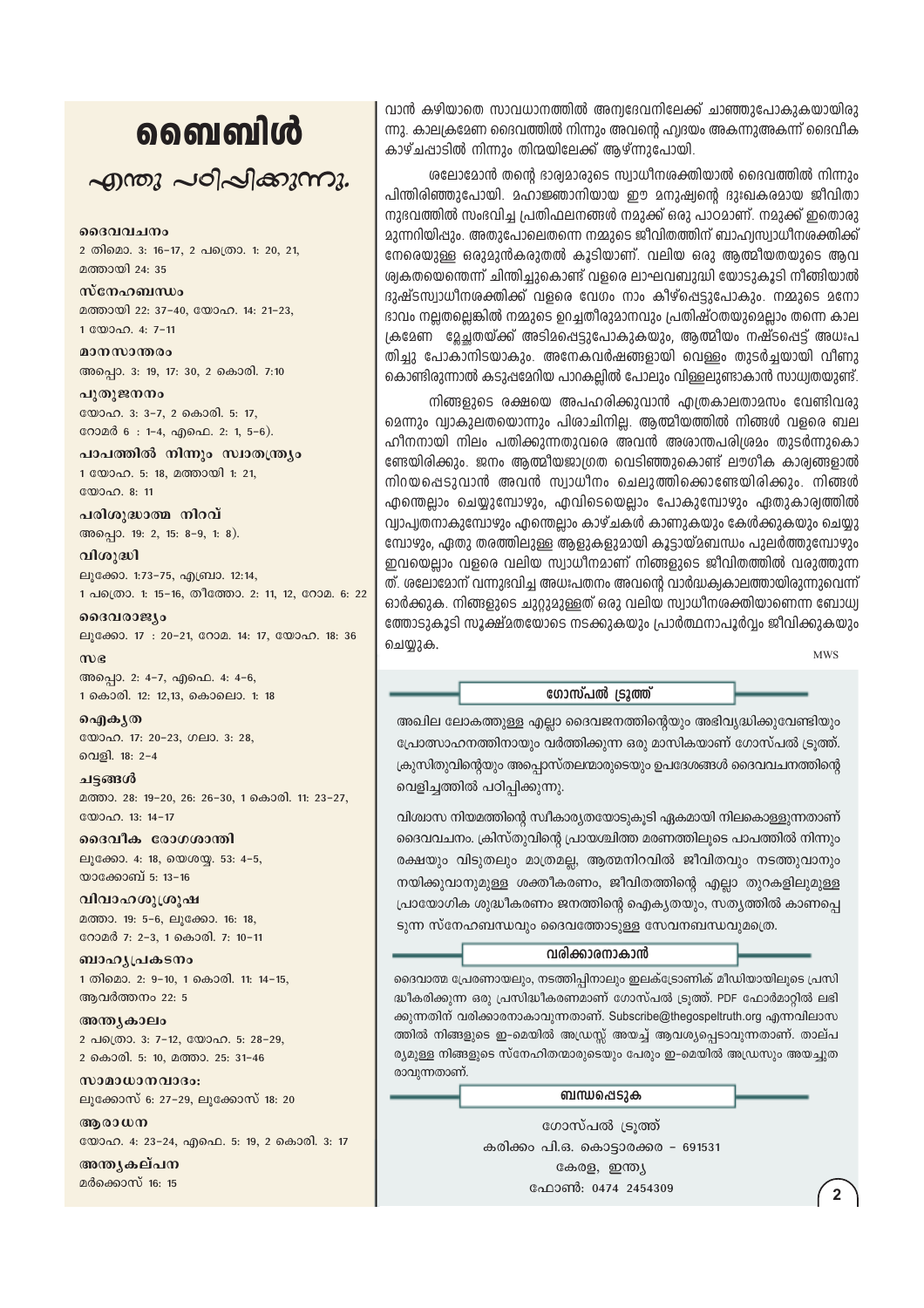## പത്രാധിപലേഖനം



സകലമനുഷ്യർക്കും രക്ഷാകരമായ ദൈവകൃപ ഉദിച്ചുവല്ലോ. ഭക്തികേടും പ്രപഞ്ചമോഹങ്ങളും വർജ്ജിച്ചിട്ട് ഈ ലോകത്തിൽ സുബോധത്തോടും നീതി യോടും ദൈവഭക്തിയോടും കൂടെ ജീവിച്ചുപോരേണ്ടതിന് അത് നമ്മെ ശിക്ഷിച്ചു വളർത്തുന്നു (തീത്തോസ് 2:11-12).

ഇന്നത്തെ ദുഷ്ടലോകത്ത് പാപപങ്കിലമായ സാഹചര്യങ്ങളാണ് നമുക്ക് ചുറ്റുമുള്ളതെങ്കിലും ക്രിസ്തു നമുക്ക് വിശുദ്ധജീവിതം നയിക്കുവാനാവശ്യമായ എല്ലാ ദൈവീക നന്മകളും നൽകിയിട്ടുണ്ട്. പ്രപഞ്ചമോഹത്തിന്റേയും അഭക്തി യുടെയും പ്രതീകമായ ഈ ലോകത്ത് ദൈവം നമ്മെ നീതിക്കായി വിളിച്ചിരി ക്കുന്നു. ''സ്വാധീനം'' എന്ന വിഷയത്തെക്കുറിച്ചാണ് ഈ പംക്തിയിൽ പ്രതിപാ ദിക്കുവാനുള്ള ഒരുപ്രത്യേക പ്രേരണ ദൈവം എനിക്ക് നൽകിയിരിക്കുന്നത്. ലോകത്തിന്റെ സ്വാധീനം വളരെയധികം ശക്തിപ്രാപിച്ചിരിക്കുന്ന കാലമാണി ത്. ലോകസ്വാധീനം അവരവർക്കുമേൽ ചെലുത്തുന്ന സമ്മർദ്ദങ്ങളെക്കുറിച്ച് വൃദ്ധരായ വിശുദ്ധന്മാർ പങ്കിട്ട സാക്ഷ്യങ്ങൾ ഞാൻ കേട്ടിട്ടുണ്ട്. നമുക്കുചുറ്റു മുള്ള സ്വാധീനസമ്മർദ്ദങ്ങളെക്കുറിച്ച് കൂടുതൽ ബോധവാന്മാരായി വിവേക ത്തോടെ ജീവിക്കുകയാണ് വേണ്ടത്.

ആത്മീയ പാരമ്പര്യവും വിശുദ്ധിയുടെ കാര്യത്തിൽ മുൻപന്തിയിൽ നിൽക്കുന്നു എന്ന് അഭിമാനിക്കുന്നവർ പോലും ദൈവവചനത്തിന് പ്രാധാന്യം കൊടുക്കാതെ ലോകസ്വാധീനത്തിൽ കീഴ്പ്പെടുന്നത് ദുഃഖകരമായ സത്യമാണ്. എത്രയോ മാതാപിതാക്കന്മാർ ലോകസ്വാധീനത്തിൽ വീഴുകയും അവരുടെ മക്കൾ അതിന് കനത്തവില നൽകേണ്ടിയും വരുന്നു. യഥാർത്ഥ ആത്മനിറവും ആത്മശക്തിയും ഇല്ലാത്തതാണ് മിക്ക ആളുകളുടെയും പരാജയകാരണം. ഉയർന്ന ആത്മീയനിലവാരത്തിലേക്ക് സ്വയം ഉയരുകയാണ് ഏകപോംവഴി.

ലോകസ്വാധീനത്താലുള്ള പരിണിതഫലങ്ങൾ അവരവരുടെ ജീവിതത്തി ലുടനീളം നമുക്ക് കാണുവാൻ കഴിയും. ഇഹലോക സ്വാധീനത്തിലേക്ക് വാതിൽ തുറന്നിട്ടിരിക്കുന്ന ആളുകളുടെ ജീവിതത്തിൽ യഥാർത്ഥ പരിശുദ്ധാത്മനിറവും ശക്തിയും കാണണമെന്ന് ഞാൻ അതിയായി ആഗ്രഹിക്കുന്നു. ഇന്നത്തെ ലോകം വഷളത്വത്തിൽ നിന്നും കൂടുതൽ മ്ലേച്ചതയിലേക്ക് നീങ്ങുമ്പോൾ ദൈവജന ത്തിനും ലോകജനത്തിനും ഇടയിൽ വലിയ ഒരു അന്തരം ഉണ്ടാകും. ഈ ലോകരെ അനുസരിച്ച് നാം നമ്മെ തന്നെ അളക്കാതെ ദൈവവചനം മാനദ ണ്ഡമാക്കിവേണം നാം ജീവിക്കുവാൻ.

അല്പം സങ്കീർണ്ണവും വിഷാദപരവുമായ ഒരു വിഷയത്തെക്കുറിച്ചാണ് അതായത്, ഇന്റർനെറ്റ്, സിനിമ, ടെലിവിഷൻ, സംഗീതം മുതലായവയെക്കുറിച്ച് ഇന്നത്തെ ഗോസ്പൽ പംക്തിയിലൂടെ ദൈവത്തിന്റെ സഹായത്താൽ വിശക ലനം ചെയ്യുവാൻ ആഗ്രഹിക്കുന്നു. പ്രസ്തുത മാധ്യമങ്ങൾ നമ്മിലുണ്ടാക്കിയി ട്ടുള്ള സ്വാധീനത്തെ സത്യസന്ധമായി നമുക്ക് ഒന്ന് പരിശോധിക്കാം. തുറന്ന ഹൃദയത്തോടെ പരിശുദ്ധാത്മാവിന്റെ കരത്താൽ നാം നയിക്കപ്പെടട്ടെ.

ദൈവപൈതലേ, നിന്റെ ജീവിതത്തിൽ എല്ലാ വിശുദ്ധവും ദൈവദൃഷ്ടി യിൽ സുതാര്യവുമാണോ? ലോകത്തിന്റെ സ്വാധീനശക്തി നമ്മെ പാപത്തോട് പൊരുത്തപ്പെടാനും, ന്യായീകരിക്കുവാനും കീഴ്പ്പെടാനും സമ്മർദ്ദം ചെലുത്തു കൊണ്ടേയിരിക്കും. സതൃസന്ധതയോടും വിശ്വസ്തതയോടുകൂടി ഇഹലോക ദുഷ്ടതക്കെതിരെ പോരാടാം.

മൈക്കിൾ ഡബ്ല്യൂ സ്മിത്ത്.

ഇന്റർനെറ്റിൽ കുടുതൽ വായിക്കാം

#### www.thegospeltruth.org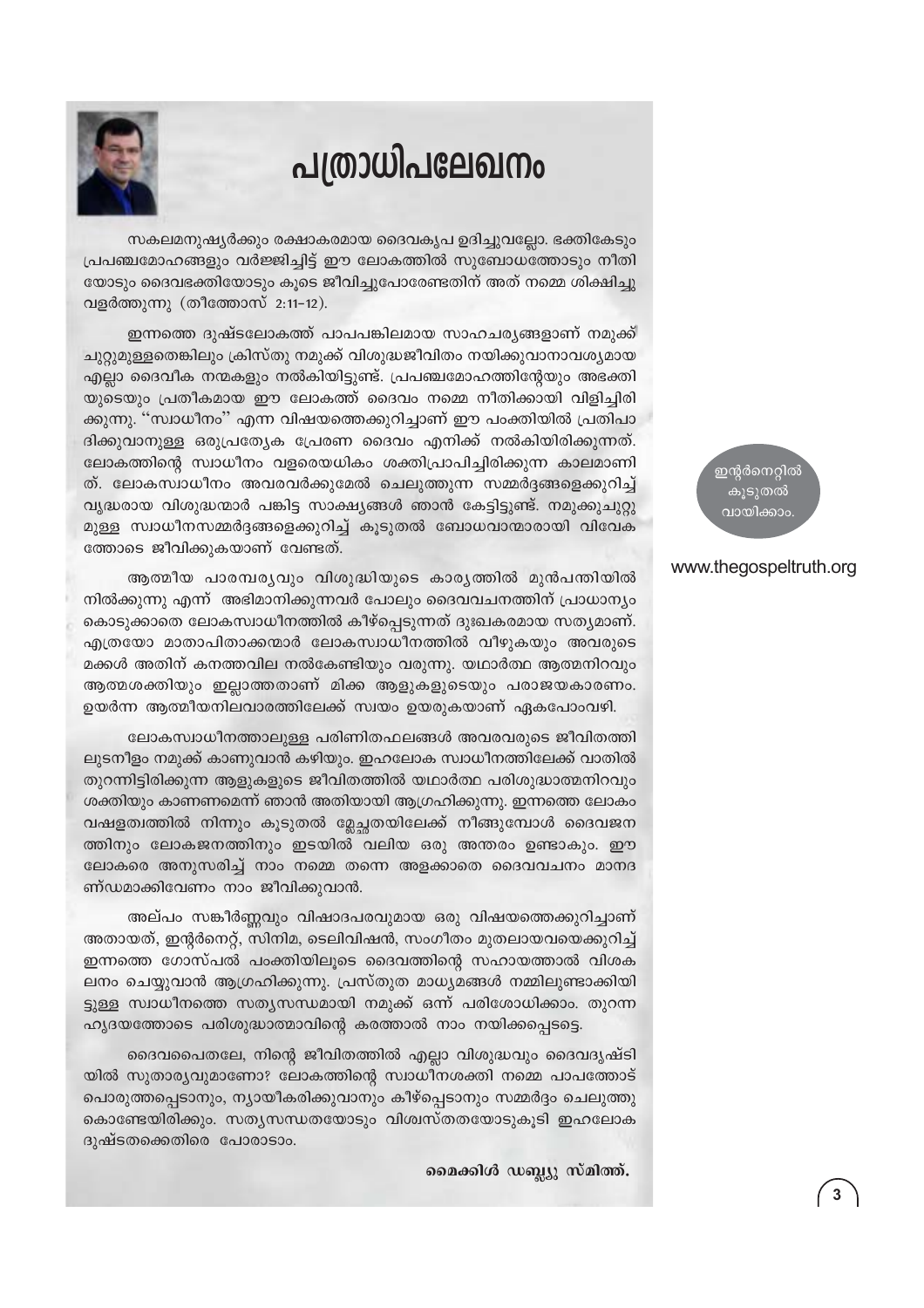

#### erafil<del>o</del> **Maxward**

അവിശ്വാസികളായ സുഹ്വദ് വലയങ്ങൾ

ന്നിനിറകൾ

ടെലിവിഷൻ

വിനോദങ്ങൾ

സംഗീതം

കായികം

മാധ്വമങ്ങൾ

പാപപങ്കിലമായ സാഹചര്വങ്ങൾ

ആധുനികത്വം

മോഹം

അശുദ്ധി

മന്ത്രവാദം

**26** വാനം

<u>മയക്കുമരുന്ന്</u>

"നിന്നെ എത്രത്തോളം സ്വാധീനിക്കുവാൻ ലോകം ശ്രമിച്ചാലും നീ ലോകത്തെ ഒരുനാളും നീ

#### സ്വാധീനിക്കരുത്."

ബൈബിൾ പഠനസഹായി

വിഷയം: സ്വാധീനത്തിന്റെ ശക്തി

#### വായനാഭാഗം : അസാരം പുളിമാവ് പിണ്ഡത്തെ മുഴുവനും പുളിപ്പിക്കുന്നു (ഗലാത്യർ.5:9)

സംഗ്രഹം: വിശുദ്ധിയിൽ നിന്നും ജനത്തെ അകറ്റികൊണ്ട് ഇഹലോക സ്വാധീനവലയ ത്തിൽ വീഴ്ത്തുവാൻ ശത്രുവായ പിശാച് പലവിധ ആയുധങ്ങൾ ഉപയോഗിക്കും. അതു കൊണ്ട് ദൈവജനം സാത്താന്റെ തന്ത്രങ്ങളെ തിരിച്ചറിഞ്ഞുകൊണ്ട് അശുദ്ധിയെ അകറ്റി വിശുദ്ധിയെ തികെച്ചുകൊണ്ട് ജീവിതം ദൈവപ്രസാദകരമാക്കുകയാണ് വേണ്ടത്.

നിർവ്വചനം: സ്വാധീനം – പരോക്ഷമായോ അല്ലെങ്കിൽ നിർദ്ദോഷകരമെന്ന് തോന്നിക്കും വിധമോ, ഒരു വ്യക്തിയുടെ പെരുമാറ്റം, വളർച്ച, സ്വഭാവം, ബന്ധങ്ങൾ എന്നിവയെ മാറ്റി മറിക്കാനുള്ള അപാരമായ ശക്തിയാണ്.

- I എല്ലാവരും സ്വാധീനിക്കപ്പെടുവാൻ സാധ്യതയുള്ളവർ
	- A. അപ്പൊ: 14:14-15 സമസ്വഭാവമുള്ള മനുഷ്യർ
	- $B.$  സങ്കീ.103:14 നാം പൊടിയാണ്
	- C. മത്തായി. 26:41 ജഡം ബലഹീനമാണ്.
	- $D.$  സദൃശ്യ.6:27-28 മടിയിൽ തീ.
	- E. മത്തായി. 6:22-24 ദൈവത്തേയും മാമോനെയും സേവിപ്പാനാവില്ല.

#### II. തിരുവെഴുത്തിലെ ദൃഷ്ടാന്തങ്ങൾ

- A. ഉല്പത്തി. 3:1-8 ആദാമും ഹവ്വയും.
- B. ന്യായാധി. 16:18-20 ശിംശോൻ
- $C.$  1 രാജാക്കന്മാർ. 11:4 ശലോമോൻ
- $D.$  ലൂക്കോസ് 22:55-62 പത്രോസ്

#### III. മുൻകരുതൽ

- A. ഗലാതൃർ 6:7-8 നീ വിതെക്കുന്നത് തന്നെ കൊയ്യും.
- $B.$  യെശയ്യ. 5:20-22 നന്മയെ തിന്മ യെന്നു വിളിക്കുന്നു.

#### $IV.$  ചെറിയ സ്വാധീനശക്തികൾ.

- A 1 കൊരി. 5:6 പുളിച്ചമാവ്
- $B.$  ഉത്തമഗീതം. 2:15 ചെറുകുറുക്കന്മാർ.
- C. സഭാപ്രസംഗി 10:1 ചത്ത ഈച്ച.

#### V. ദുഷിച്ച സ്വാധീനശക്തികൾ

- A. ഗലാത്യർ 5:19-21 ജഡത്തിന്റെ പ്രവൃത്തികൾ.
- $B$ . 1 കൊരി. 15:33 ദുഷിച്ച കൂട്ടുകെട്ട്.
- C. 2 കൊരി. 6:14-17 അവിശ്വാസികൾ
- $D.$  സദൃശ്യ. 7:7 -26 മോഹം
- $E.$  എഫെസ്യ 5:18 വീഞ്ഞ്

#### VI. അഭക്തരുമായുള്ള സ്വാധീനം നിഷേധിക്കുക

A. സദൃശ്യ. 4:14-15 പ്രവേശിക്കരുത്.

B. 2 തിമൊ. 2:22 യൗവന മോഹ ങ്ങളെ വിട്ടോടുക.

C. എഫെസ്യ. 5:6-13 അവയെ ശാസിക്കുക.

 $D.$  സങ്കീ. 141:4 പറ്റിച്ചേരരുത്.

 $E.$  എഫെ. 4:27 പിശാചിന് ഇടം കൊടുക്കരുത്.

F. യാക്കോബ്. 4:7-8 പിശാചിനോട് എതിർത്തുനിൽപ്പിൻ.

#### VII. മനസ്സിനേയും ഹൃദയത്തേയും കാത്തുകൊള്ളുക

A. സദൃശ്യ. 4:23 ഹൃദയത്തെ സുക്ഷിക്കുക.

B. മത്തായി 5:29-30 നിന്റെ കണ്ണ് ഇടർച്ചയാണെങ്കിൽ

C. സങ്കീ. 101:31 നീചകാര്യം ഞാൻ വച്ചുപൊറുപ്പിക്കുകയില്ല.

 $D.$  എബ്രായർ 12:13–15 വിശുദ്ധിയെ പിന്തുടരുക.

E. 1 കൊരി. 6:12 എല്ലാം പ്രയോജന മുള്ളതല്ല.

#### VIII. നല്ല സ്വാധീനശക്തികൾ

A. എബ്രായർ. 10:24 –25 പരസ്പര യോജിപ്പ്.

B. 1 യോഹ. 1:5-7 കൂട്ടായ്മ

C. സദൃശ്യ. 27:17 ഇരുമ്പ് ഇരുമ്പിന് മൂർച്ച കൂടുന്നു.

- $D.$  സങ്കീ. 119:11 ദൈവവചനം
- $E$ . സങ്കീ. 1:1-2 ഭാഗൃവാൻ.

#### ഉപസംഹാരം

ഈ ലോകത്തിന് അനുരുപരാകാതെ പ്രസാദവും പൂർണ്ണതയുമുള്ള ദൈവഹിതം ഇന്നതെന്ന് തിരി ച്ചറിയേണ്ടതിന് മനസ്സുപുതുക്കി രൂപാന്തരപ്പെ ടുവിൻ.  $($ റോമർ.12:2 $)$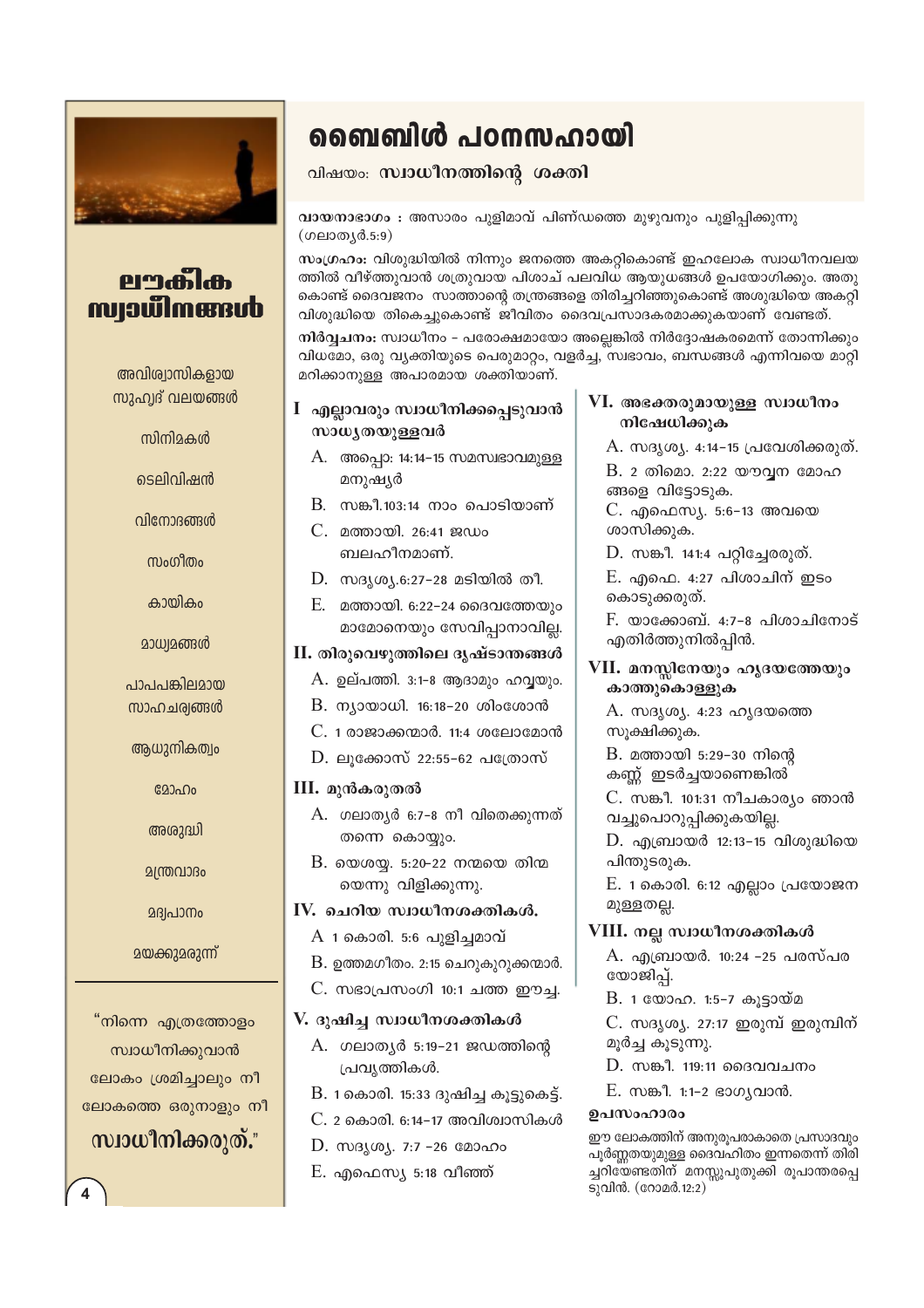## പ്രലോഭനത്തിന്റെ ശക്തി

(ബൈബിൾ പഠന ഉപപാഠം)

തന്റെ ഉള്ളമെല്ലാം പകർന്നപ്പോൾ ഒരിക്കലും തന്റെ ശക്തിയുടെ രഹസ്യം അവളോട് പറയണം എന്ന് ആഗ്രഹിച്ചതല്ലായിരുന്നു (ന്യായാധിപന്മാർ 16:18-20). ജീവിതത്തിൽ പ്രലോഭനങ്ങളുടെ പ്രവർത്തനം സാവ ധാനം തിന്മയോട് എതിർക്കുവാനുള്ള ശക്തിയെ ക്ഷയിപ്പിക്കുന്നു, ദുർബലമാകുമ്പോൾ പാപം ചെയ്യു ന്നു. ശലോമോൻ വയോധികനായപ്പോൾ ഭാര്യമാർ അവന്റെ ഹൃദയത്തെ അനൃദേവന്മാരിലേയ്ക്ക് വശീക രിച്ചു (1 രാജ.11:4). ആൾക്കൂട്ടത്തെ ഭയന്ന് ശിഷ്യനായി രുന്ന പത്രോസ് കർത്താവിനെ തള്ളിപ്പറഞ്ഞു (ലൂക്കോ

സ്.22:55-62). ലോകത്തിന്റെ വശീക രണ ശ ക്തിയ് ക്ക് എതിരെ ഒരു ഉറച്ച നില സ്വീക രിക്കാതെ ലാഘവത്തോടെ ആയിരുന്ന അനേകരും ജീവി ത വി ശു ദ്ധിയിൽ നിന്ന് മാറിപ്പോയിട്ടുണ്ട്.

#### ചെറിയ കാരൃങ്ങളുടെ ശക്തി

ചെറിയ പ്രലോഭന ങ്ങൾക്കും വലിയ ശക്തി ഉണ്ട്. പുളിമാവു അസാരം പിണ് ഡത്തെ മുഴു വൻ പുളിപ്പിക്കുന്നു എന്ന് അറിയു ന്നില്ലയോ? (1 കൊരിന്തൃർ 5:6). സാധാരണ മുന്തിരിവള്ളി യെ നശിപ്പിക്കുന്നത് ചെറുകു റുക്കന്മാരാണ് (ഉത്തമഗീതം 2:5). പാപം നിറഞ്ഞ ഒരു വലി യകാര്യം ആയിരിക്കുകയില്ല,

എപ്പോഴും ക്രിസ്ത്യാനിയുടെ രക്ഷയെ നഷ്ടപ്പെടുത്തു ന്നത്. കൗശലപൂർവ്വമായ ചെറിയ പ്രലോഭനങ്ങളാൽ വിശുദ്ധി, സത്യം എന്നിവയുടെ കാഴ്ചപ്പാടിനെ സ്വാധീ നിക്കുമ്പോഴാണ് അത് രക്ഷയെ ബാധിക്കുന്നത്. ''അത് പാപമല്ല'', ''എനിക്കു അവിടെ പോകാം'', ''ആ പാട്ടു കേൾക്കുന്നതിൽ കുഴപ്പമില്ല'', ''ആ സിനിമ എനിക്കു കാണാം", "ഞാൻ രക്ഷിക്കപ്പെട്ടതിനാൽ തെറ്റായി ഒന്നും ഞാൻ ചെയ്യുകയില്ല്' മുതലായ വാക്കുകൾ അനേകരുടെ ആത്മീയപതനത്തിന് മുൻപ് ഉണ്ടായിരു ന്നു. ജീവിതത്തിൽ ഇത്തരം കാര്യങ്ങളുടെ സ്വാധീനം സൂക്ഷിക്കുക. നിങ്ങളുടെ ആത്മീയതയെ അത് എങ്ങനെ ബാധിക്കുന്നു? ശരി അല്ലാത്തത് ചെയ്യുവാൻ നിങ്ങൾ സമ്മർദ്ദം അനുഭവിക്കുന്നുണ്ടോ? പവിത്രവും വിശുദ്ധവും അല്ലാത്ത കാര്യങ്ങളാൽ നിങ്ങളുടെ മന സ്സിനെ പോഷിപ്പിക്കാറുണ്ടോ? ചെറിയ കാര്യങ്ങളുടെ സ്വാധീനത്തെക്കുറിച്ച് ബുദ്ധിയുള്ളവരായിരിക്കുക.

#### $5\phantom{a}$

#### പ്രാണന്റെ ശത്രു പ്രവർത്തനനിരതനാണ്

സാത്താൻ ദൈവത്തിന്റെ ജനത്തിന് എതിരായി യുദ്ധം ചെയ്യുന്നു. ദൈവജനത്തിന്റെ ആത്മീയതയുടെ സാരാംശം നശിപ്പിക്കുക എന്നതാണ് സാത്താന്റെ ഉദ്ദേ ശം. ശത്രു കൗശലക്കാരനും ബലഹീനതകളെ നന്നായി അറിയുന്നവനുമാണ്. പാപം ചെയ്യുവാനുള്ള പ്രലോഭനം ഒരു യാഥാർത്ഥ്യം ആണെങ്കിലും കാല ക്രമേണ ദൈവജനത്തിന് എതിരെ അത് പ്രാവർത്തി കമാക്കുവാനുള്ള സ്വാധീനം അനുസരിച്ചാണ് പ്രലോ ഭനത്തിന്റെ അപകട സാദ്ധ്യത ഇരിക്കുന്നത്.

#### എല്ലാവരെയും പ്രലോഭനം പെട്ടെന്ന് സ്വാധീനിക്കുന്നു.

 $6009005$ പെരു മാറ്റത്തെയോ സ്വഭാവ ത്തെയോ മാറ്റുവാനുള്ള ശക്തി ്പലോ ഭന തരിന് ഉണ്ട്. നശ്വരമായ ജഡത്തിൽ മനുഷ്യൻ ആയിരിക്കുന്ന കാല മെല്ലാം അവനിൽ പ്രലോഭന ത്തിന്റെ സ്വാധീനവും ഉണ്ട്. അപ്പൊസ്തലന്മാരായ ബർന്ന പൗലോസും ബാസും "ഞങ്ങൾ നിങ്ങളോട് സമസ്വ ഭാവമുള്ള മനുഷ്യർ അത്രേ" എന്നു പറഞ്ഞു (അ.പ്ര.14:15). അതുകൊണ്ട് പരീക്ഷയിൽ അകപ്പെടാ തിരിപ്പാൻ

ഉണർന്നിരുന്ന് പ്രാർത്ഥിപ്പിൻ എന്ന് യേശു പറഞ്ഞു (മത്തായി.26:41). തിന്മയുടെ സ്വാധീന ശക്തിയെക്കു റിച് നാം അജ്ഞരായിരിക്കരുത്. അനേകം ക്രിസ്ത്യാനികൾ പാപത്താൽ മലിനമാക്കപ്പെട്ട വിനോ ദങ്ങളിലും ലോകപരമായ പരിപാടികളിലും പങ്കെടു ക്കുന്നവരാണ്. എന്തുകൊണ്ട് വിജയവും ദൈവത്തിന്റെ ശക്തിയും അവർക്ക് ഇല്ല എന്ന് അവർ ആശ്ചര്യപ്പെടു തന്റെ വസ്ത്രം വെന്തുപോ ന്നു.'' ഒരു മനുഷൃൻ കാതെ മടിയിൽ തീ കൊണ്ടുവരാമോ?" (സദൃശൃവാ കൃങ്ങൾ. 6:27).

#### തിരുവചനത്തിലെ ഉദാഹരണങ്ങൾ

തിന്മയുടെ പ്രലോഭന ശക്തിയിൽ വീണുപോയ അനേകം ശക്തന്മാരായ ആളുകളുടെ ഉദാഹരണങ്ങൾ തിരുവചനത്തിൽ ഉണ്ട്. ആദിയിൽ ആദാമിനും ഹവ്വായ്ക്കും ദൈവവുമായി ഉണ്ടായിരുന്ന പവിത്ര തയും വിശുദ്ധിയും സർപ്പത്തിന്റെ സാമർത്ഥ്യവും ചതിയും നിറഞ്ഞ വാക്കുകൾ ശ്രദ്ധിച്ചതിനാൽ നഷ്ട പ്പെട്ടു (ഉല്പത്തി.3:1-8). ശിംശോൻ, ദെലീലയോട്



നശ്വരമായ ജഡത്തിൽ മനുഷൃൻ

ആയിരിക്കുന്ന കാലമൊക്കെയും

അവനിൽ പ്രലോഭനത്തിന്റെ

സ്വാധീനവും ഉണ്ട്.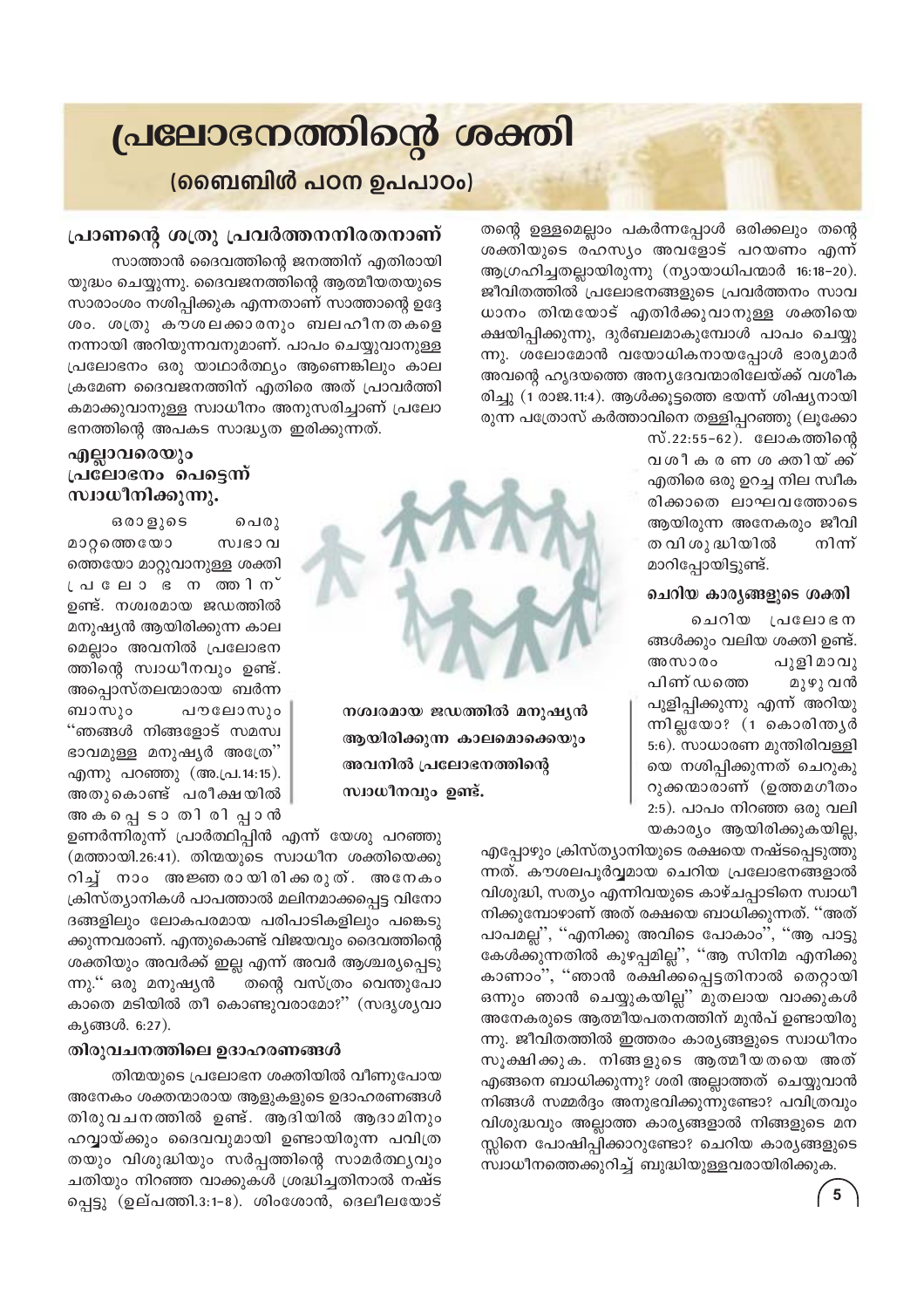#### മനസ്സും ഹൃദയവും കാക്കുക.

പാപത്തിന്റെ ശക്തിയിൽ നിന്ന് മനസ്സും ഹൃദ യവും കാക്കുകയും അനീതിയെ പോഷിപ്പിക്കുന്ന കാര്യ ങ്ങളിൽ രസിക്കാതിരിക്കുകയും ചെയ്യുക. ''സകല ജാഗ്ര തയോടും കൂടെ നിന്റെ ഹൃദയത്തെ കാത്തുകൊള്ളുക; ജീവന്റെ ഉത്ഭവം അതിൽ നിന്നല്ലോ ആകുന്നത്'' (സ ദൃശൃവാകൃങ്ങൾ 4:23). ദാവീദിനെപ്പോലെ ''ഞാൻ ഒരു നീചകാര്യം എന്റെ കണ്ണിനുമുന്നിൽ വയ്ക്കുകയില്ല (സ

ങ്കീർത്തനങ്ങൾ 101:3). നിങ്ങ ളുടെ ജീവിതവും ഭവനവും പരി ശുദ്ധാത്മാവിന് വസിക്കുവാ നുള്ള ആലയമായി സൂക്ഷിക്കു ക. ആത്മീയതയ്ക്ക് വിപരീത മായി എന്തെങ്കിലും പ്രലോഭനം, മറ്റ് ക്രിസ്ത്യാനികൾ ചെയ്യുന്ന താണെങ്കിൽകുടെയും അതിൽ നിന്ന് വിട്ടുനിൽക്കുക. "വല ങ്കണ്ണു നിനക്ക് ഇടർച്ച വരു ത്തുന്നു എങ്കിൽ അതിനെ ചൂന്നെടുത്ത് എറിഞ്ഞു കള ക............" (മത്തായി 5:29-30). പാപം എല്ലായ്പ്പോഴും പ്രശ്നം ആകുന്നില്ല പക്ഷേ അതിന്റെ സ്ഥാധീനം സൂക്ഷിക്കുക. പൗലോസ് പറയുന്നതുപോലെ "സകലത്തിനും എനിക്കു കർത്തവ്യം ഉണ്ട് എങ്കിലും സക ലവും പ്രയോജനമുള്ളതല്ല; സകലത്തിനും എനിക്കു കർത്തവൃം ഉണ്ട് എങ്കിലും ഞാൻ യാതൊന്നിനും അധീന



ദൈവത്തിന്റെ പൈതൽ അനീതി നിറഞ്ഞ പ്രലോഭനങ്ങൾക്കെതിരെ ഉറച്ച നിലപാട് എടുത്ത് പിശാചിന് ഇടം കൊടുക്കുകയില്ല

കളിൽ നുഴഞ്ഞുകയറിയിട്ടുണ്ട്. തിന്മയുടെ സ്വാധീനത്തെ പ്രതൃാഘാതം ഇല്ലാതെ സ്വതന്ത്രമായി കൊണ്ടുപോ കുവാൻ ഒരു ദൈവപൈത ലിന്റെ ജീവിതത്തിൽ സാധി ക്കുകയില്ല. വചനം പഠിപ്പിക്കു ന്നത് "ദൂർഭാഷണത്താൽ (സൗഹൃദം) സദാചാരം കെട്ടുപോകുന്നു" എന്നാണ് (1കൊരിന്ത്യർ. 15:33). ആരെ ങ്കിലും അശുദ്ധിയുള്ള ജന ത്തിനോടുകൂടെ പാർത്താൽ കാലക്രമത്തിൽ അയാളുടെ ആത്മീകത ക്ഷയിച്ച് വിശ്വാ സവും വിശുദ്ധിയും മലിനപ്പെ ടും. "നിങ്ങൾ അവിശ്വാസിക ളോട് ഇണയില്ലാപ്പിണ കൂട രുത്" എന്നൊരു മുന്നറിയിപ്പ് നല്കിയിരിക്കുന്നു (2 കൊരി ന്ത്യർ 6:14). ആ തമാർത്ഥ

സുഹൃത്തിനെയും ജീവിത

പങ്കാളിയെയും തെരഞ്ഞെടു

ക്കുമ്പോൾ എത്രമാത്രം സൂക്ഷിക്കേണ്ടിയിരിക്കുന്നു.

തിന്മയുടെ സ്വാധീനം നിറഞ്ഞുനില്ക്കുന്നു.

ദ്ധി, ദുഷ്കാമം, വിഗ്രഹാരാധന, ആഭിചാരം, പക, പിണ

ക്കം, ജാരശങ്ക, ക്രോധം, ശാഠ്യം, ദ്വന്ദ്വപക്ഷം, ഭിന്നത,

അസൂയ, മദൃപാനം, വെറിക്കുത്ത് മുതലായവ (ഗലാ

ത്യർ 5:19-21). നിയന്ത്രണാതീതമായി ലോകത്തിലുണ്ട്.

അവ പാട്ട്, വിനോദം, കായികരംഗം തുടങ്ങിയ മേഖല

ജഡത്തിന്റെ പ്രവർത്തികളായ ദുർന്നടപ്പ്, അശു

നാകുകയില്ല (1 കൊരിന്ത്യർ 6:12).

#### നല്ലതിന്റെ സ്വാധീനം

ലോകത്തിലെ പ്രലോഭനങ്ങളുടെ സ്വാധീനത്താൽ അപകടപരമായ സ്ഥാപനങ്ങളിൽ ആയിരിക്കുന്നതിനെ ക്കാൾ, വിശുദ്ധിക്കും ആത്മീകവർദ്ധനവിനും ഉതകുന്ന തുമായ (എബ്രായർ 12:13-15). പ്രായോഗിക സ്വാധീന ത്തിൻ കീഴിൽ ആയിരിക്കുക. ദൈവജനവുമായുള്ള കൂട്ടാ യ്മയിൽ എപ്പോഴും വിശ്വസ്തരും ശുഷ്കാന്തിയുള്ള വരും ആയിരിക്കുക (എബ്രായർ 10:24-25). ആത്മീക വളർച്ചയ്ക്ക് ഉപകരിക്കുന്ന പ്രവർത്തനങ്ങളും സേവ നവും കൊണ്ട് ജീവിതം നിറയ്ക്കുക. വിശുദ്ധന്മാരു ടെയും വിശേഷാൽ ദൈവവചനത്തിന്റെ സ്വാധീന ത്തിലും ആയിരിക്കുക. ''ഞാൻ നിന്നോട് പാപം ചെയ്യാ തിരിക്കേണ്ടതിന് നിന്റെ വചനത്തെ ഹൃദയത്തിൽ സംഗ്ര ഹിക്കുന്നു" (സങ്കീർത്തനങ്ങൾ 119:11).

#### തിരഞ്ഞെടുപ്പ് നിങ്ങൾക്കുള്ളത്.

എല്ലാ ക്രിസ്ത്യാനികളും ചുറ്റുപാടുകളിലും പ്രലോഭന്ത്തിന്റെ ശക്തി ഉണ്ട്, എന്നാൽ ഒരു ദൈവ പൈതൽ തന്റെ ജീവിതത്തിൽ എന്ത് അനുവദിക്കണം എന്നുള്ളത് തിരഞ്ഞെടുക്കുന്നു. പ്രായോഗികവും വിശു ദ്ധവുമായ സ്വാധീനങ്ങളെ തിരഞ്ഞെടുക്കുക. ''ഈ ലോകത്തിന് അനുരൂപമാകാതെ നന്മയും പ്രസാദവും പൂർണ്ണതയുമുള്ള ദൈവഹിതം ഇന്നതെന്നു തിരിച്ചറി യേണ്ടതിനു മനസ്സു പുതുക്കി രൂപാന്തരപ്പെടുവിൻ" (റോമർ 12:2). **MWS** 

#### ദൈഭവഭക്തിയില്ലായ്മ തള്ളിക്കളയുക

പാപസ്വഭാവങ്ങളെ പൂർണ്ണമായി തള്ളിക്കളഞ്ഞ് അവയുടെ സ്വാധീനത്തിൽ നിന്ന് മതിയായ ദൂരം കാത്തു ജീവിക്കുവാൻ തിരുവചനത്തിൽ കർശനമായ നിർദ്ദേശം ഉണ്ട്. ''ദുഷ്ടന്മാരുടെ പാതയിൽ നീ ചെല്ലരുത്, ദുർജ്ജ നത്തിന്റെ വഴിയിൽ നടക്കുകയുമരുത്, അതിനോട് അകന്നു നില്ക്കുക, അതിൽ നടക്കരുത് അതുവിട്ടുമാറി നടന്നുപോകുക്' (സദൃശൃവാകൃങ്ങൾ 4:14-15). "ഇരു ട്ടിന്റെ നിഷ്ഫല പ്രവർത്തികളിൽ കൂട്ടാളികൾ ആകരുത്; അവയെ ശാസിക്കുക അത്രേ വേണ്ടത് (എഫേസ  $\sqrt{0.5:11}$ .

ധാരാളം ആളുകൾ ജീവിതത്തിൽ വിശുദ്ധമല്ലാത്ത കാര്യങ്ങളെ ന്യായീകരിക്കുവാൻ ശ്രമിക്കാറുണ്ട്. ജീവി തത്തിൽ വിശ്വസ്തനും, അനീതി നിറഞ്ഞ് പ്രലോഭന ങ്ങൾക്ക് എതിരെ ഉറച്ച നിലപാട് എടുത്ത് പിശാചിനും ഇടംകൊടുക്കാതെ (എഫേസ്യർ 4:27) അവസാനം വരെ ജീവിക്കുന്ന ക്രിസ്ത്യാനിയാണ് ദൈവപൈതൽ. തെറ്റായ പ്രലോഭനങ്ങളിൽകൂടി ഒരാൾ മുന്നോട്ടുപോ യാൽ ജഡത്തെ കീഴടക്കുവാൻ ദുർബലനായിത്തീരും. "യൗവ്വനമോഹങ്ങളെ വിട്ടോടി നീതിയും വിശ്വാസവും സ്നേഹവും വിളിച്ചപേക്ഷിക്കുന്ന എല്ലാവരോടും സമാ ധാനം ആചരിക്കുക $^{\prime\prime}$  (2 തിമൊഥയോസ് 2:22).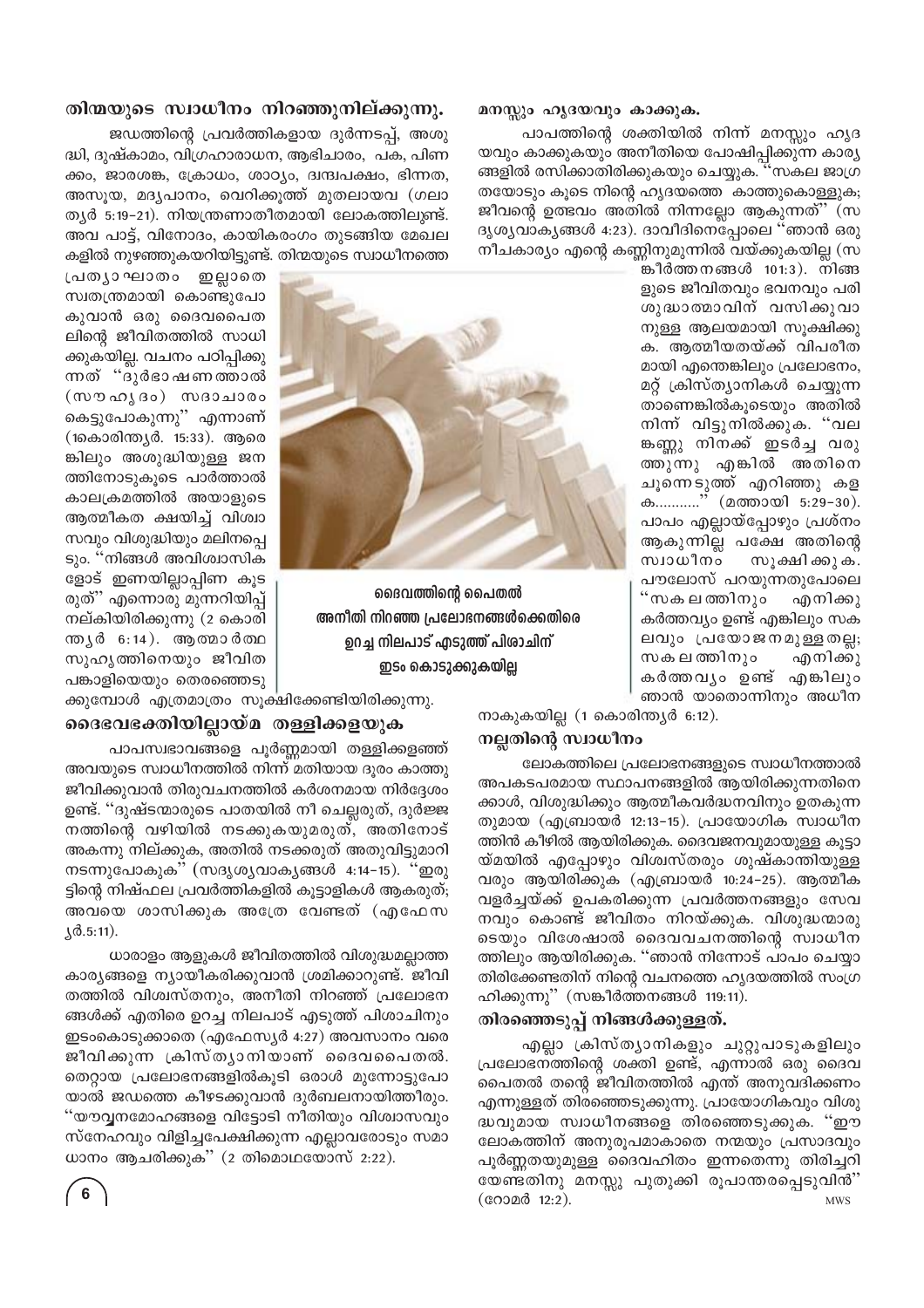## സിനിമകളും ടെലിവിഷനും ബൈബിൾ വീക്ഷണത്തിൽ

രാഗമോഹങ്ങളോടുകൂടി ക്രൂശിക്കുവാൻ വിളിക്കപ്പെട്ടവരായ നാം ആത്മാവിൽ നടക്കുന്നവരായിരിക്കണം. ക്രിസ്തുവിന്റെ ശരീരം എന്താണ് ചിന്തിക്കേണ്ടത് എന്ന് തിരുവചനം നമ്മെ ശരിയായി പഠിപ്പിക്കുന്നുണ്ട്. ഒടുവിൽ സഹോദരന്മാരേ, സത്യമായതൊക്കെയും, ഘനമായതൊക്കെയും, നീതിയാ യതൊക്കെയുംനിർമ്മലമായതൊക്കെയും രമ്യമായതൊക്കെ യും, സത്കീർത്തിയായതൊക്കെയും സത്ഗുണമോ പുക ഴ്ചയോ അത് ഒക്കെയും ചിന്തിച്ചുകൊള്ളുവിൻ (ഫിലിപ്പി യർ4:8).

ദൈവവചനമെന്ന മാനദണ്ഡത്തിൽ ഹൃദയത്തിന്റെ യഥാർത്ഥ അവസ്ഥ പരിശോധിക്കുകയാണ് ഈ പംക്തി യിൽ. ഒരു സിനിമ കണ്ടെന്ന് കരുതി ഒരു വ്യക്തി പാപ

> ത്തിൽ വീഴുമെന്ന് പറയാനാ വുമോ? ഇല്ല എന്നാൽ അശുദ്ധി യുടെ സ്വാധീനശക്തിയാൽ ആ വ്യക്തി വശംവദനായിത്തീരുകയും കൂടുതൽ ലോകമോഹനത്തി ലേക്ക് ആകർഷിക്കപ്പെടുകയും ചെയ്യും. പിന്നീടതിൽ നിന്നും ആ വ്യക്തിക്ക് മടങ്ങിവരവ് എളുപ്പമല്ലാ തായിത്തീരുന്നു. വളരെ ആത്മീയ തയുടെ ഉന്ന ത നി ല വാരം പുലർത്തുന്നവരിലൂടെയും ധാർമ്മി കതയുടെ മുൻപന്തിയിലുള്ളവരു ടെയും ഇന്നത്തെ യുവതലമുറക ളെയാണ് പിശാച് ഇന്ന് സിനിമ



വിരുദ്ധിയായി ജീവിക്കുവാനാഗ്രഹിച്ച് ഹ്വദയം മുഴുവനും വിശുദ്ധിയിൽ കാക്കുന്ന ഒരു ദൈവ പൈതലിന് എന്തുകൊണ്ടാണ് തീർത്തും അശുദ്ധ മായ ഇത്തരം അഭക്തിയിൽ വീഴേണ്ടിവരുന്നത്?

ണ്ടിവരും. വിശുദ്ധി എന്തെന്നാൽ വെടിപ്പുള്ളത്, ശുദ്ധം, വിശുദ്ധീകരിക്കപ്പെട്ടത്, വേർതിരിക്കപ്പെട്ടത്, ഒരേ തരത്തി ലുള്ളത് എന്നൊക്കെയാണർത്ഥം. 1 കൊരി.6:20–ൽ തിരു വെഴുത്തിങ്ങനെ രേഖപ്പെടുത്തിയിട്ടുണ്ട്. ആകയാൽ നിങ്ങ ളുടെ ശരീരം കൊണ്ട് ദൈവത്തെ മഹത്വപ്പെടുത്തുവീൻ, അശുദ്ധിക്കായിട്ടല്ല, വിശുദ്ധിക്കായിട്ടത്രേ ദൈവം നിങ്ങളെ വിളിച്ചത് (1 തെസ്സ.4:7). ശുദ്ധീകരണം കൂടാതെ ആരും ദൈവത്തെ കാണുകയില്ല (എബ്രാ.12:14). ദൈവവചനത്തിൽ നിന്നും നമ്മെ അകറ്റിവലിച്ചുകൊണ്ടുപോകുവാനുള്ള ഒരു വലിയ ശക്തിയും സ്വാധീനവും

സിനിമ കാണുന്നതും ടെലിവിഷൻ ഉപയോഗിക്കു

ന്നതിനെക്കുറിച്ച്, തിരുവചനാടിസ്ഥാനത്തിൽ ഒറ്റവാക്കിൽ

പറഞ്ഞാൽ വിശുദ്ധി എന്ന വിഷയം വിശകലനം ചെയ്യേ

സിനിമകൾക്കും ടെലിവിഷനും ഉണ്ടെന്നുള്ള വസ്തുത നാം അറിയുക. ഒരു ദൈവപൈത ലിനെ സംബന്ധിച്ചിടത്തോളം നാം ചെയ്യുന്നതെല്ലാം ദൈവനാ മ മഹത്വത്തിനായിരിക്കേണം (1 കൊരി.10:31)

ഒരു സാങ്കേതികവിദ്യ എന്ന നിലയിലോ അല്ലെങ്കിൽ ഒരു ഉപകരണം, സാധനസാ മഗ്രി എന്ന നിലയിലോ ഇവ പാപമല്ല. എന്നാൽ ഇവയിലുള്ള പരിപാടികളുടെ അന്തസ ത്തയും ദീർഘസമയം നീണ്ടു

കളും ടി.വിയുടെ അതിപ്രസരണത്തിലും അകപ്പെടുത്തിയി ട്ടുള്ളത്.

ടി.വി.യുടെ ദുരുപയോഗവും സിനിമകളുടെ സ്വാധീ നവും മറ്റും ഇന്നത്തെ കുട്ടികളിലെ കടുത്ത നിഷേധാത്മക പ്രതിഭാസങ്ങളാണ് സൃഷ്ടിക്കുന്നതെന്നാണ് കണക്കുകൾ സൂചിപ്പിക്കുന്നത്. അഭക്തിയുടെയും അശുദ്ധിയുടെയും അതിരുകടന്ന സന്ദേശങ്ങളാണ് ബഹുഭൂരിപക്ഷം സിനിമ കളിലും ഇന്നുള്ളത്. ഇത് ഇന്നത്തെ കുട്ടികളിൽ അശ്മീല ചിന്തകൾ, അക്രമവാസന, ശത്രുത, ലൈംഗീക പ്രവണത കൾ, പൊണ്ണത്തടി, അതൃപ്തി, പഠനത്തിൽ ഉത്സാഹമില്ലാ യ്മ എന്നിവയ്ക്ക് കാരണമാകുന്നു. ടി.വി പരിപാടികളിൽ സദാമുഴുകിയിരുന്ന ഒരു കുട്ടിയെ വളരെവേഗം സാധാരണ നിലയിലേക്ക് കൊണ്ടുവരുമ്പോൾ താൻകണ്ട കാര്യങ്ങൾ പ്രവർത്തിപഥത്തിലേക്ക് കൊണ്ടുവരുവാനുള്ള പ്രേരണ കുടുതലയി കണ്ടുവരുന്നു. മിക്കസിനിമകളും യാഥാർത്ഥ്യ ങ്ങളിൽ നിന്ന് അകന്നുമാറി ഒരു മിഥ്യാധാരണയും പാപപ ങ്കിലമായ പെരുമാറ്റത്തിന് പരിണിതഫലത്തിന്റെ അഭാവ

നിൽക്കുന്നവയും പൂർണ്ണമായും (അശുദ്ധിയുമാണ് നിറ ഞ്ഞുനിൽക്കുന്നത്) ഗലാതൃർ 5:19-21 വരെയുള്ള വേദഭാ ഗത്ത് ജഡത്തിന്റെ പ്രവൃത്തികളുടെ ഒരു നീണ്ട പട്ടിക തന്നെയുണ്ട്. വൃഭിചാരം, ദുർന്നടപ്പ്, ദുഷ്കാമം, വിഗ്രഹാ രാധന, ആഭിചാരം, പക, പിണക്കം, ജാരശങ്ക, ക്രോധം, ശാഠ്യം, ദ്വന്ദപക്ഷം, ഭിന്നത, അസുയ, മദ്യപാനം, വെറിക്കു ത്ത്............ എന്നിവ പ്രവർത്തിക്കുന്നവർ ദൈവരാജ്യം അവ കാശമാക്കുകയില്ല. സിനിമകൾ മേലുദ്ധരിച്ചിട്ടുള്ളവരെ അതായത് ജഡത്തിന്റെ പ്രവൃത്തി ചെയ്യുന്നവരെ സൃഷ്ടി ക്കുകയാണ് ചെയ്യുന്നത്. വിശുദ്ധിയായി ജീവിക്കുവാനാഗ്ര ഹിച്ച് ഹൃദയം മുഴുവനും വിശുദ്ധിയിൽ കാക്കുന്ന ഒരു ദൈവ പൈതലിന് എന്തുകൊണ്ടാണ് തീർത്തും അശുദ്ധമായ ഇത്തരം അഭക്തിയിൽ വീഴേണ്ടിവരുന്നത്?

ഒരു വിശുദ്ധന്റെ ഭവനം തീർച്ചയായും ഇഹലോക മാലിനൃങ്ങളിൽ നിന്നും വിമുക്തരായിരിക്കണം.ഇവയൊന്നു മില്ലാതെ തന്നെ ഇവിടം ജഡത്തിന്റെ സ്വാധീനശക്തിയി ലാണ് സിനിമകളും ടി.വി.പരിപാടികളും ജഡീകപ്രവൃത്തി കൾക്ക് കാരണമാകുന്നു. എന്നാൽ ജഡത്തെ അതിന്റെ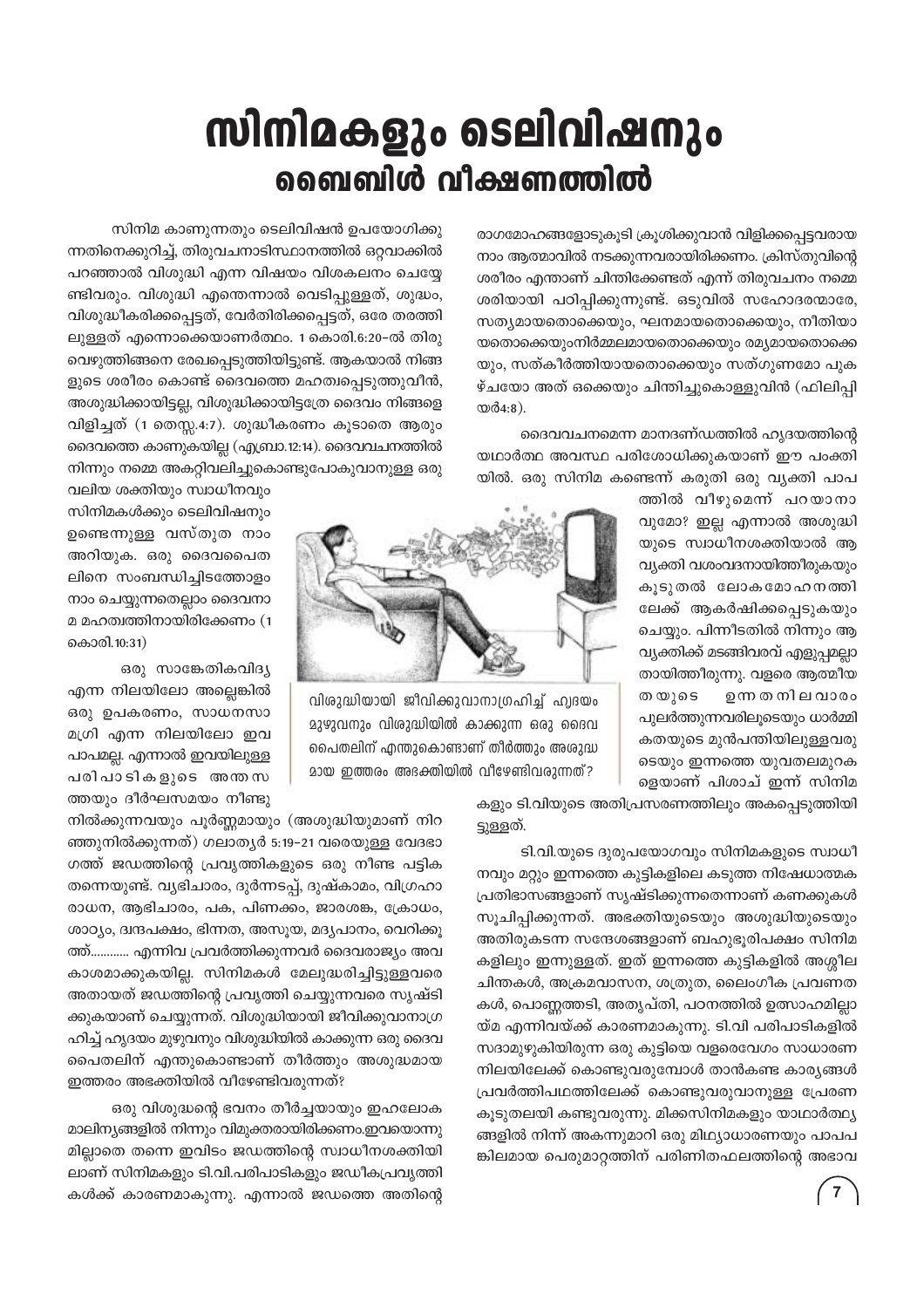യിട്ടുണ്ടെങ്കിലും ടി.വി. പരിപാടികൾ ഒരു വിനോദമാർഗ്ഗമാ യിട്ടാണ് പ്രഥമദൃഷ്ട്യാ വിലയിരുത്തുന്നത്. ഈ വകകാര്യ ങ്ങൾ ദൈവീകമല്ല, അവ നമ്മുടെ ജീവിതത്തിൽ നിന്നും തിരസ്കരിക്കപ്പെടേണ്ടതു തന്നെ. ഇത്തരത്തിലുള്ള സ്വാധീ നശക്തികൾ ഇന്ന് പല ക്രിസ്ത്യാനികൾക്കും ഒരു കെണി യായും കുടുക്കായും തീർന്നിട്ടുണ്ട്. ആകയാൽ ജാഗ്രതയു ളളവരാകുക.

ദൈവത്തെ ആരാധിക്കുവാനും ശുശ്രൂഷക്കും നൽക പ്പെട്ട ധാരാളം സമയം സിനിമകളും മറ്റും നഷ്ടപ്പെടുത്തു ന്നു. ഇവ നമ്മുടെ ഏകാഗ്രതയെ നഷ്ടപ്പെടുത്തി നമ്മെ കൂടുതൽ ഉദാസീനരാക്കിത്തീർക്കുന്നു. ഇവ മുഖാന്തരം

> കൂടുതൽ വായിക്കുവാനോ പ്രാർത്ഥിക്കുവാനോ കഴിയില്ല. കുട്ടികൾക്ക് ക്ലാസിൽ ശ്രദ്ധിക്കു വാനോ ആരാധനയോഗങ്ങളിൽ മുഴുകുവാനോ കഴിയാതെ വരുന്നു. ടി.വി.യും സിനിമ്കളും മുഖാന്തരം ലോകമെമ്പാടും മ്ലേച്ഛത വ്യാപിക്കു ന്നു. ചില സ്ഥലങ്ങളിൽ ഞാൻ വ്യക്തിപരമായി ശ്രദ്ധിച്ചിട്ടുള്ള കാരൃമാണ്. പാപപൂർണ്ണമായ പാശ്ചാതൃവല്ക്കരണം വ്യാപിക്കു ന്നതായി ഞാൻ കാണുന്നു. വിനോ ദത്തിന്റെ പേരിലുള്ള വ്യവസായമാ ണിത് ഇറക്കുമതി ചെയ്യുന്നത്. ഇത്തരത്തിലുള്ള രാജ്യങ്ങളിലുള്ള ചുരുക്കം ചില ക്രിസ്ത്യാനികൾ ഇത് തിരിച്ചറിയുകയും മറ്റുള്ളവ



ഒരാൾ സിനിമയിൽ മുഴുകികൊണ്ടേയിരിക്കുമ്പോൾ കൂടുതൽ കൂടുതൽ കാണുവാനുള്ള ആർത്തിയും ആകാംക്ഷയും കൂടുകയാണ് ചെയ്യുന്നത്

ക്കലും അതിനില്ല ഞാൻ എന്ന് അവൻ എന്നോടു പറഞ്ഞു. കാരണം, വിമാനയാത്ര തന്നെ അവന് പേടിയായിരുന്നു. എന്തു കൊണ്ടെന്നാൽ യാത്രയ്ക്കിടെ അവർ പ്രദർശിപ്പിക്കാറുള്ള ഭയാ നകമായ പാമ്പിന്റെ സിനിമ കണ്ട് അവൻ ഭയന്നുപോയിരുന്നു. പിന്നീട് അവന് തന്റെ ജോലി പോലും ചെയ്യാൻ കഴിയാതെ മന സ്സിന്റെ ഏകാഗ്രത നഷ്ടപ്പെട്ടത് അവൻ എന്നോടു തുറന്നുപറ ഞ്ഞു. അതുകൊണ്ട് പ്രിയരെ നമുക്ക് സിനിമയുടെ വലിയ മാസ്മര ശക്തിക്ക് നേരെ മുൻക രുതലോടിരിക്കാം.

ചിലർ പറയാറുണ്ട് നല്ല

സിനിമകളും മറ്റുമേ ഞാൻ കാണാറുള്ളൂ എന്ന്. അത് ഒരു പക്ഷേ ശരിയാവാം. എന്നാൽ സസൂക്ഷ്മം പരിശോധി ച്ചാൽ ഒരു കാര്യം ബോധ്യമാകും. ഇവ യഥാർത്ഥത്തിൽ പരിശുദ്ധമായ പരിപാടിയാണോ? ചില സംഭാഷണങ്ങളു രംഗങ്ങളും നിങ്ങൾ പ്രത്യേകം ശ്രദ്ധിക്കാറില്ലേ? അത് നിങ്ങളുടെ ആത്മീയത്തെ ബാധിക്കുകയും ധാരാളം വില പ്പെട്ട സമയം നഷ്ടപ്പെടുത്തുകയുമില്ലേ? ഒരാൾ സിനിമ യിൽ മുഴുകികൊണ്ടേയിരിക്കുമ്പോൾ കൂടുതൽ കൂടുതൽ കാണുവാനുള്ള ആർത്തിയും ആകാംക്ഷയും കൂടുക യാണ് ചെയ്യുന്നത് നിർദ്ദോഷമെന്ന നിലയിലാണെ ങ്കിൽപോലും വളരെ വേഗത്തിൽ നാം അവയ്ക്ക് അടിമ പ്പെട്ടു പോകുന്നു.

വുമാണ് പ്രദാനം ചെയ്യുന്നത്. ഇവ തെറ്റുചെയ്യുവാൻ

പ്രചോദനം നൽകുന്നവയും പാപം ഒരു വിനോദവും

ത് എന്നതിന്റെ അടിസ്ഥാനത്തിൽ മിക്ക ആളുകളും, യൗവ്വ

നക്കാരും പ്രത്യേകിച്ച് കുഞ്ഞുങ്ങളും അസ്ഥിരരായി സാവ

ധാനത്തിൽ പാപത്തിന്റെ സ്വാധീനവലയത്തിൽ വീഴുക

യാണ്. ഞാൻ വിമാനത്തിൽ യാത്ര ചെയ്തപ്പോഴുണ്ടായ

ഒരു സംഭവം എന്റെ സഭായോഗത്തിൽ വരുന്ന ഒരു യുവാ

വിനോടു പങ്കുവച്ചത് ഞാനോർക്കുന്നു ഇല്ല ഞാനൊരി

എന്താണ് കാണുകയും ശ്രദ്ധിക്കുകയും ചെയ്യുന്ന

സ്വീകാര്യവും ആണെന്ന സന്ദേശമാണ് നൽകുന്നത്.

ധാരാളം നല്ല ആളുകൾ പോലും സിനിമക്ക് അടിമ കളായിത്തീരുന്നു. എന്നാൽ കാലങ്ങൾ ചെല്ലുന്തോറും, അവരുടെ അന്തരാത്മാവിലുള്ള ദൈവശബ്ദത്തിന് ചെവി കൊടുക്കാൻ കഴിയാതെ വരുകയും പിന്നീട് കൂടുതൽ അഭ ക്തിയിലും അശുദ്ധിയിലും വീണിട്ട് അതിനെയും ന്യായീ കരിക്കുകയും ചെയ്യും. അതിനെ നിയന്ത്രിക്കുവാനോ, നീച കാര്യം കാണുന്നതിന് അവസാനിപ്പിക്കുവാനോ ഇത്തര ക്കാർക്ക് കഴിയില്ല. അവർ തന്നെ അനുവദിച്ചുകൊടു ക്കുന്നതിൽ നിന്നും ഉണരുവാൻ ദൈവത്തിന്റെ കരുണ, അവരെ അതിനായി സഹായിക്കട്ടെ. കൺമോഹവും, ജഡ മോഹവും ജീവനത്തിന്റെ പ്രതാപവും അതിൽ അടങ്ങി

 $\overline{8}$ 

രിൽ നിന്നും വ്യത്യസ്ത പുലർത്തുകയും ചെയ്യുന്നു. ആഭാ സവും അന്യാരാധനയും മുത്ത് ഇവർ നടീനടന്മാരെ ആരാ ധിക്കുന്നവരായി കൺമോഹനത്തിനടിമപ്പെട്ട് എല്ലാം ഒരു തമാശയായി കാണുന്നവരായിത്തീരും. വിശുദ്ധിക്കായിട്ടാണ് ദൈവം നമ്മെ വിളിച്ചിരിക്കുന്നതെന്ന ഉത്തമബോധ്യ ത്തോടെ ഇന്നത്തെ ഇത്തരക്കാരിൽ നിന്നും വേർപെട്ട വി ശ്വാസജീവിതം നയിക്കുന്നവരാകണം നാം.

സിനിമയും ടി.വി.പരിപാടികളും എന്ന വിഷയത്തെ ക്കുറിച്ച് ഞാൻ വീണ്ടും എന്താണ് പറയുന്നത്? ദൈവ ത്തെയും ദൈവവചനത്തെയും മുൻനിർത്തി നാം ഒന്നുവി ധിപ്പീൻ. വിശുദ്ധി എന്നത് മുൻ അറിയിപ്പിന്റെ വാക്കാണ്. (സീരിയൽ പരമ്പര, വീഡിയോ, ഡി.വി.ഡി., ടി.വി, ഇന്റർനെ റ്റ്) നിങ്ങൾ എന്നു കാണുന്നുവോ അവർക്കുള്ള സ്വാധീനം ചെറുതല്ല. സൂക്ഷിക്കൂ വിവേകമുള്ളവരാകുക. ദൈവമക്കൾ മാതൃകാജീവിതത്തിനായി വിളിക്കപ്പെട്ടവരും ലോകത്തിന്റെ വെളിച്ചവുമാണ്. ഇതുമാത്രം മതിയാകും നമ്മുടെ ജീവിതം സൂക്ഷ്മതയോടും മുൻകരുതലോടും കൂടി നയിക്കുവാൻ നേതൃത്വത്തിലുള്ളവരും സഭാശുശ്രൂഷകന്മാരും അവരുടെ ജീവിതം വിശുദ്ധിയുടെ വ്യക്തമായ നിലവാരത്തിലും ദൈവീ കത്വത്തിലും അധിഷ്ഠിതമാക്കിയവരാകണം.

വളരെ ശക്തമായ നിലയിൽ ശരിയാംവണ്ണം ദാവീദ് രാജാവ് പ്രതിവചിച്ചിട്ടുള്ള വചനങ്ങൾ ശ്രദ്ധിക്കുക (സ ങ്കീ.101:3). ''ഞാൻ ഒരു നീചകാര്യം എന്റെ കണ്ണിന് മുമ്പിൽ വക്കുകയില്ല, ക്രമംകെട്ടവരുടെ പ്രവൃത്തിയെ ഞാൻ വെറു ക്കുന്നു. അത് എന്നോട് ചേർന്നു പറ്റുകയില്ല''.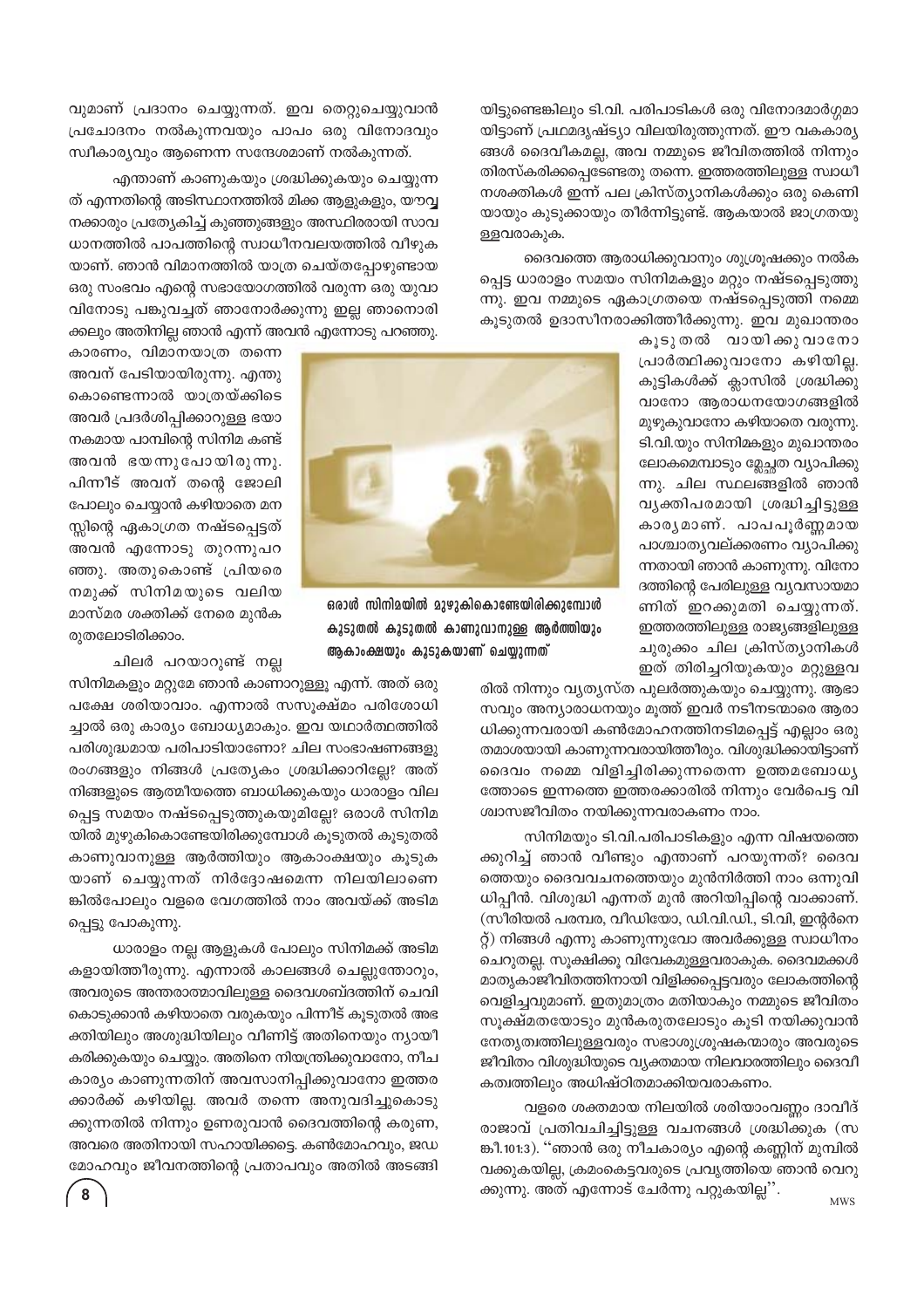ക്കാൾ മുൻഗണന എടുത്ത് സമ യത്തെ കൊല്ലുന്നു. അമിതമായ ഉപ യോഗത്താൽ ജനം ധാരാളം വിവര ങ്ങളാൽ കവിയുന്നു. ഉപയോഗിക്കു ന്ന തിൽ ആത്മ നിയ ന്ത്ര ണവും, വീട്ടിൽ അതിന്റെ ആവശ്യകത പുനഃ പരിശോധിക്കുന്നതും നല്ലതാണ്.

ആത്മീക ആവശ്യങ്ങൾക്കും സ്നേഹിതന്മാരെ തമ്മിൽ വീണ്ടും കൂട്ടിചേർക്കുവാനും സോഷ്യൽനെറ്റ് വർക്കുകൾ ഉപകാരപ്രദമാണ്. ഇതു ദുരുപയോഗം ചെയ്യുമ്പോൾ വീണ്ടും അപകടകരം ആണ്. നിഷ്കളങ്കമായ സംഭാഷണത്തിൽ ആരംഭിച്ചിട്ട് അത് പിന്നീട് അനേകം കുടുംബങ്ങളെ തകർത്തിട്ടുണ്ട്. യുവാക്കളുടെയും പ്രായപൂർത്തി ആയവരുടെയും ഇട

> യിൽ സംരക്ഷിക്കപ്പെടു വാൻ കർത്താവ്, ആഗ്ര ഹിക്കുന്ന പലതിന്റെയും വേലിക്കെട്ടുകൾ അത് തകർത്തു.

> സുര കചിത സ്ഥാനത്ത് നിറതോക്ക് സൂക്ഷി ച്ചിരിക്കുന്നതു പോലെ ആയിരിക്കണം ജനങ്ങളുടെ വീട്ടിൽ ഇന്റർനെറ്റ്. ഗവേഷണ ത്തിനോ സ്കൂളിലെ ആവശ്യങ്ങൾക്കോ കുട്ടി

കൾ അത് ഉപയോഗിക്കേണ്ടിവ ന്നാൽ അവരെ സൂക്ഷ്മതയോടെ നിയന്ത്രിക്കണം. കുട്ടികൾ പ്രലോഭ നത്തിൽ അകപ്പെടാതെ സംരക്ഷി ക്കുവാൻ 'ഫിൽറ്റർ' ഉപയോഗിക്കാം.

നാം ജീവിക്കുന്ന സാങ്കേതിക വിദൃ യുടെ ഈ യുഗ ത്തിൽ ഇന്റർനെറ്റ് പ്രധാനപ്പെട്ട ഒരു ഉപക രണമായി മാറി. അതിന്റെ അപക ടവും നാം അറിഞ്ഞിരിക്കണം. നിങ്ങളുടെ ആത്മാവ് മറ്റ് എന്തിനെ ക്കാളും പ്രധാനപ്പെട്ടതാണ്, അതി നാൽ ഇന്റർനെറ്റ് സൂക്ഷ്മതയോടു കൂടി ഉപയോഗിക്കുന്നതിനുള്ള തീരു മാ ന ത്തിൽ നിങ്ങ ളുടെ വിശുദ്ധി, ആത്മ നി യ ന്ത്ര ണം, സൂക്ഷ്മത എന്നിവ പ്രതിഫലിച്ച് ഓരോ നിമിഷവും ഉപയോഗപ്പെടു ത്തുവാൻ കഴിയട്ടെ.

**MWS** 

 $9$ 

ഇന്റർനെറ്റ് ശക്തിയേറിയും വിനാശ കരവുമാണ്.

ഒരു ഉപകരണം എന്ന നില യിൽ കണ്ട് വിശുദ്ധിയുടെ ഉപദേശം കർശനമായും ഇന്റർനെറ്റിന് ബാധ കമാണ് അതിന് വിനോദത്തിന്റെ സ്ഥാനം ആയാൽ വിശുദ്ധിയുടെ പ്രമാണങ്ങളെ ഏറെക്കുറെ അപഹ രിക്കും. വേദനയും പ്രശ്നങ്ങളും സാഹ ച ര്യ ങ്ങളിൽ നിറഞ്ഞ നിന്നുള്ള മുക്തി ഇന്റർനെറ്റ് ജന ങ്ങൾക്ക് വാഗ്ദാനം ചെയ്യുന്നു. ഉറ ക്ക ത്തിന് ഉപ യോ ഗി ക്കേണ്ട അനേകം മണിക്കൂറുകൾ അവർ ഓൺലൈനിൽ ചെലവഴിക്കുന്നു. അനേകർ കുടുംബത്തിൽ നിന്നും സ്നേഹിതന്മാരിൽ നിന്നും രക്ഷപ്പെ



ടുവാൻ ഓൺലൈനിൽ അവർ തന്നെ സൃഷ്ടിച്ചെടുത്ത സുഖകര മായ ഒരു ലോകത്തിലേയ്ക്ക് പിൻവാ ങ്ങുന്നു. വലിയ ജാഗ്രത ഇന്റർനെറ്റ് ഉപയോഗത്തിന് വേണം.

ഇന്റർനെറ്റ് ഒരു നിറതോക്കു പോലെയാണ്. അത് കളിക്കുവാനു ള്ളത് അല്ല, പക്ഷേ വലിയ ജാഗ്രത യോടെ ഉപയോഗിക്കേണ്ട അപകട കാരിയായ ഒരു പ്രയോജനമുള്ള ഉപ കരണം ആണ്. ചിലർ തോക്ക് ഇല്ലാ ത്തവരും ഉപയോഗിക്കാത്തവരും ആകാം. ഇന്റർനെറ്റും ഇങ്ങനെത ന്നെ. ചിലർ അവരുടെ ബലഹീനത നിമിത്തം സുരക്ഷിതത്തതിനും സംര ക്ഷണത്തിനുമായി പൂർണ്ണമായും അതിൽനിന്ന് വിട്ടുനില്ക്കും. ശരി യായി ഇന്റർനെറ്റ് ഉപയോഗിച്ചാൽ ഗുണകരമായ ധാരാളം ആവശ്യ ങ്ങൾക്ക് പ്രയോജനപ്പെടും. വിശുദ്ധി യിൽ അതിനെ സുക്ഷിക്കുക. പല ച്ചോഴും അത് വചനധ്യാനത്തിനെ

### ചോദ്വവും ൭ത്തരവും

ചോദ്യം : ക്രിസ്ത്യാനിയുടെ ജീവി തത്തിൽ ഇന്റർനെറ്റ് ഉപയോഗ ത്തിന്റെ പങ്ക് എന്ത്?

ഉത്തരം : ക്രിസ്ത്യാനിയുടെ ജീവി ത്തിൽ ഇന്റർനെറ്റ് ഉപയോഗത്തിന്റെ പങ്കും ഒരു വിശുദ്ധൻ അത് ഉപയോ ഗിക്കണമോ വേണ്ടയോ എന്നതിനെ ക്കുറിച്ചും ധാരാളം ചോദ്യങ്ങൾ ഉണ്ടാ യിട്ടുണ്ട്. എന്താണ് ടെലിവിഷനും ഇന്റർനെറ്റും തമ്മിൽ വൃത്യാസം? രണ്ടിനും രണ്ട് നിലവാരം ഉണ്ടോ?

ടെലിവിഷനും ഇന്റർനെറ്റും തമ്മിലുള്ള വ്യത്യാസം തിരിച്ചറിയേ ണ്ടത് പ്രധാനപ്പെട്ട ഒന്നാണ്. സിനിമ ആയാലും കായികരംഗം ആയാലും ടെലിവിഷന്റെ ഉദ്ദേശം വിനോദമാണ്. മൊത്തത്തിൽ നോക്കിയാൽ വാർത്ത കൾ, പക്ഷേ, പരിപാടിയുടെ ഒരു ഭാഗ മാണ്.

മറുവശത്ത് ആഗോളതലത്തിൽ വിവരങ്ങൾ പരസ്പരം ബന്ധി പ്പിക്കുന്ന വലയമാണ് ഇന്റർനെറ്റ്. ജോലി , വാർത്താവിനിമയം, ഗവേ ഷണം മുതലായവയ്ക്ക് ഇന്റർനെറ്റ് ഉപയോഗപ്പെടുന്നു. അതിശയകര മായ ഒരു ഉപകരണമായി ഇത് അംഗീ കരിക്കപ്പെട്ടു എങ്കിലും ഏറെ തിന്മ കൾക്കും ഉപയോഗിക്കപ്പെടുന്നു. സംപ്രേക്ഷണം ചെയ്യുന്ന സിനിമകൾ എല്ലാം ഇന്റർനെറ്റിന്റെ സഹായ ത്താലാണ്. ചുരുക്കത്തിൽ ഇന്റർനെറ്റ് നന്മയെ ക്കാൾ കൂടുതൽ തിന്മ ഉൾക്കൊള്ളുന്നു. എന്നാലും അതിന് ഒരു വൃത്യാസം ഉണ്ട്. ഒരു ഉപകരണം എന്ന നിലയിൽ ഇന്റർനെറ്റിന് വലിയ നിയ ത്ര ണ ങ്ങൾ നെറ്റ് വർക്ക് മുഖാതരം നിയന്ത്രിക്കപ്പെടുന്ന ടെലിവിഷനേക്കാൾ അധികമായിട്ടു ണ്ട്. മറുഭാഗത്ത് എല്ലാ ദോഷവും ഇന്റർനെറ്റ് ഉപ ഭോ ക്താ വിന്റെ വിരൽത്തുമ്പിലാണ്. ആഗ്രഹങ്ങൾ സഫലീകരിക്കുവാൻ ജനങ്ങൾക്ക് രഹസ്യമായി ദൂരെ പോകേണ്ടതില്ല. വീട്ടിലെ സ്വകാര്യതയിൽ അവർക്ക് എല്ലാം ലഭൃമാണ്. അതുകൊണ്ട്